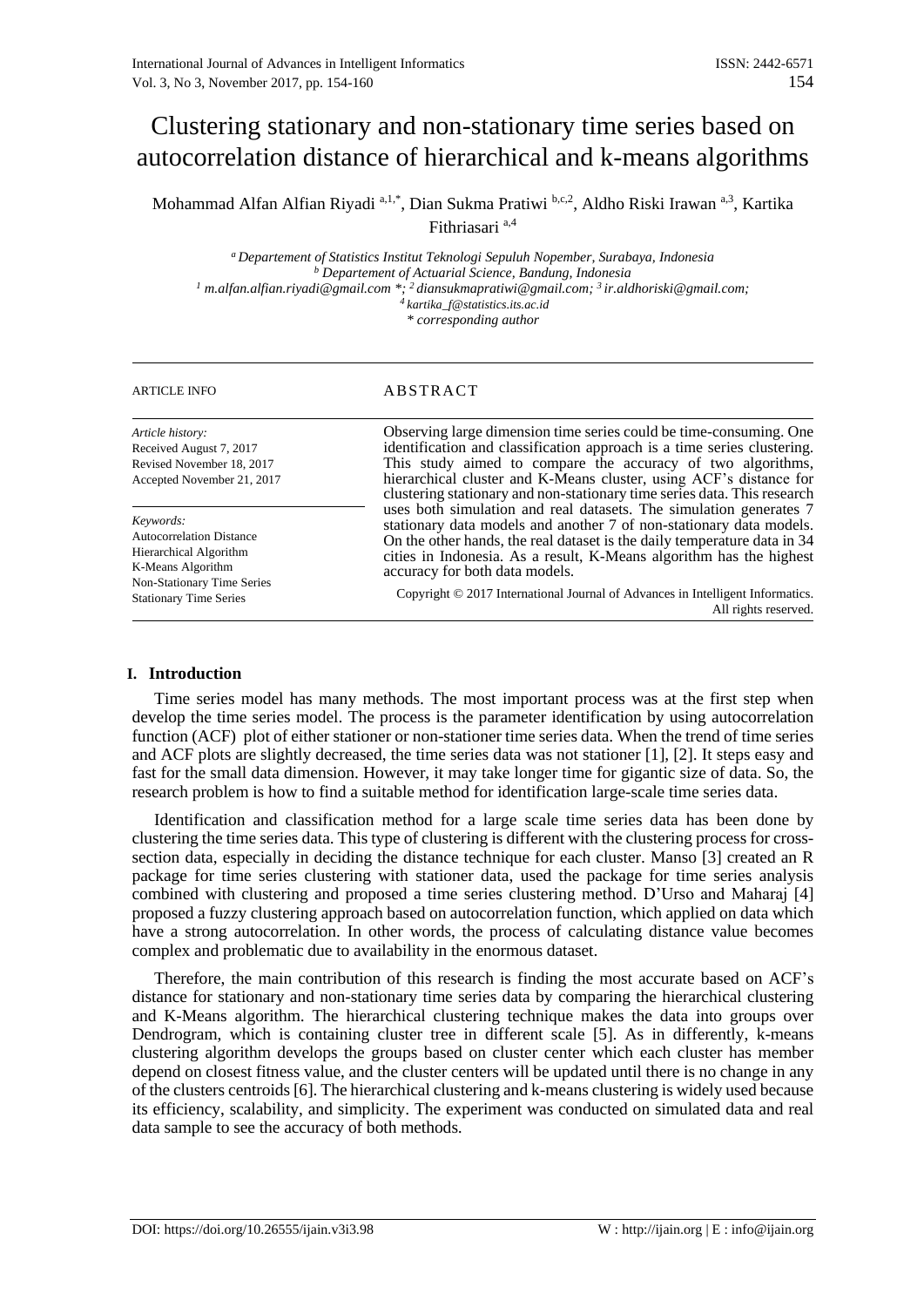#### **II. Method**

# *A. Stationarity Model for Time Series*

The process  $\{Y_i\}$  fulfilled the stationary assumption if the joint distribution of  $\{Y_{i_1}\}, \{Y_{i_2}\}, \ldots, \{Y_{i_n}\}$ has same characteristics with the joint distribution of  $\{Y_{i_1-k}\}, \{Y_{i_2-k}\}, \ldots, \{Y_{i_n-k}\}\)$  for every time points  $t_1, t_2, ..., t_n$ , and all items of lag k. Thus, when the data are univariate so  $Y_t$  will be same as that of  $Y_t - k$  for all t and k. It makes  $E(Y_t) = E(Y_{t-k})$  for all t and k, based on that so the mean function is constant for all periods. Then,  $Var(Y_t) = Var(Y_{t-k})$  for t and k, it means that the variance is also constant over the time. In stationary definition, the  $Y_t$  and  $Y_s$  have same value as that of  $Y_{t-k}$  and  $Y_{s-k}$  from which it follows that  $Cov(Y_t, Y_s) = Cov(Y_{t-k}, Y_{s-k})$  for all t, s, and k [7], [8].

Modelling stationary time series are Autoregressive (AR), Moving Average (MA), and Autoregressive Moving Average (ARMA). For the general MA(q) process,

$$
Y_{t} = e_{t} - \theta_{1} e_{t-1} - \theta_{2} e_{t-2} - \dots - \theta_{q} e_{t-q}
$$
\n(1)

Moving average arises when  $Y_t$  is obtained by applying the weight  $1, -\theta_1, -\theta_2, ..., -\theta_q$  to the variable  $e_1, e_{t-1}, e_{t-2}, \ldots, e_{t-q}$  and distributing the weights and trying them to  $e_{t+1}, e_t, e_{t-1}, \ldots, e_{t-q+1}$ to obtain  $Y_{t+1}$  and so on. Autoregressive process are when  $Y_t$  has linear combination with  $Y_{t-k}$ . Specifically, a path-order AR Process  $\{Y_t\}$  satisfies the equation.

$$
Y_{t} = \phi_{1} Y_{t-1} + \phi_{2} Y_{t-2} + \dots + \phi_{p} Y_{t-p} + e_{t}
$$
\n(2)

The current values of the  $Y_t$  is a linear combination of the past values of itself plus a random variables mentioned as  $e$ , as the variable which represent the other factors not explained by the model.

Assume that AR and MA, obtain a quite general time series model.  
\n
$$
Y_t = \phi_1 Y_{t-1} + \phi_2 Y_{t-2} + \dots + \phi_p Y_{t-p} + e_t - \theta_1 e_{t-1} - \theta_2 e_{t-2} - \dots - \theta_q e_{t-q}
$$
\n(3)

# ${Y_t}$  is a mixed ARMA process of orders p and q.

#### *B. Non-Stationary Model of Mean*

Time series model called non-stationary of mean if  $E(Y_t) \neq E(Y_{t-k})$ , and non-stationary of variance if  $Var(Y_t) \neq Var(Y_{t-k})$ . This paper focused on non-stationary model of mean. One of non-stationary model, in this case, is Autoregressive Integrated Moving Average (ARIMA) [9], [10]. To get a stationary model from non-stationary model, we should be differencing method. The model of ARIMA is,

$$
\phi_p(B)(1-B)^d Z_t = \theta_0 + \theta_q(B)a_t
$$
\n<sup>(4)</sup>

AR operator is  $\phi_p(B) = (1 - \phi_1 B - ... - \phi_1 B^p)$  when the model in stationer condition and the invertible MA operator  $\phi_p(B) = (1 - \theta_1 B - ... - \theta_q B^q)$  share no factors and d is differencing order.

# *C. Autocorrelation*

Autocorrelation in time series means correlation between past and future value. For a stationary process  $\{Z_t\}$ , we have the mean  $E(Z_t) = \mu$  and variance  $Var(Z_t) = E(Z_t - \mu)^2 = \sigma^2$ . The correlation between  $Z_t$  and  $Z_{t+k}$  as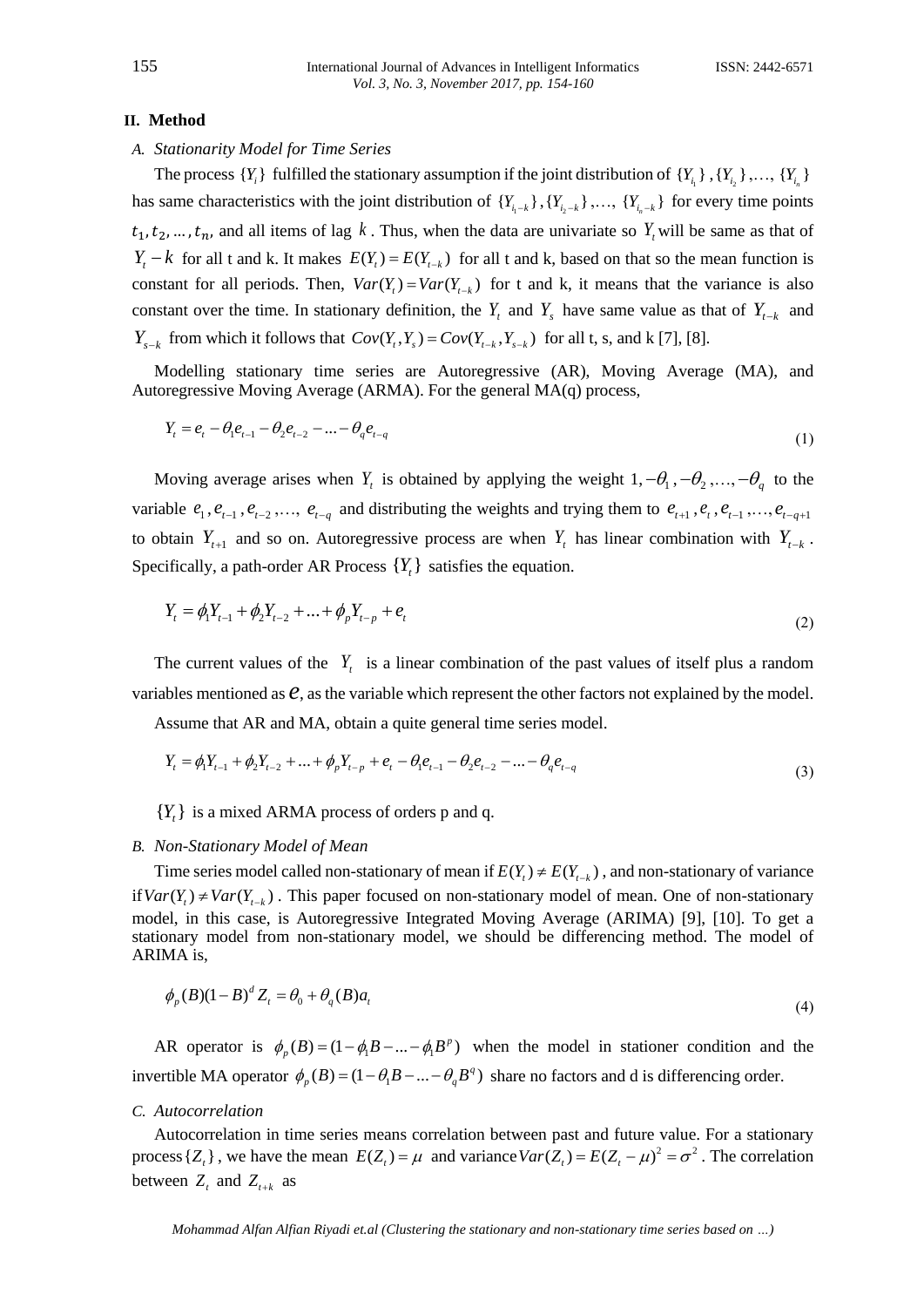$$
\rho_k = \frac{Cov(Z_t, Z_{t+k})}{\sqrt{Var(Z_t)}\sqrt{Var(Z_{t+k})}} = \frac{\gamma k}{\gamma 0}
$$
\n(5)

Here,  $Var(Z_t) = Var(Z_{t+k}) = \gamma_0$ . As function of k,  $\rho_k$  is a value of correlation represent influence between the time lag (ACF) in time series analysis because they represent the correlation  $Z_t$  and  $Z_{t+k}$  from the same process, separated only by k time lags [9]–[11].

# *D. Cluster Time Series*

 $\sqrt{Var(Z, Z_1)}$ <br>  $\sqrt{Var(Z_2)}\sqrt{Var(Z_{1,2})} = \gamma h$ <br>  $\sqrt{Var(Z_1)} = Var(Z_1) = Y_0$ . As function of k.  $\rho_1$  is a value of correlation renew<br>
time  $\sqrt{Var(Z_1)} = Var(Z_1) = Y_0$ . As function to give the stationary is precised to the stationary from the Clustering is an unsupervised learning task aimed to partition a set of unlabeled data objects into homogeneous groups or clusters. Partition is performed in such a way that objects in the same cluster are more similar to each other than objects in different clusters according to some defined criterion [12]. For time series modeling, the type of possibly used cluster is autocorrelation based distance. Let  $\rho_{X_T} = (\rho_{1X_T}, \rho_{2X_T} \dots, \rho_{LX_T})'$  and  $\rho_{Y_T} = (\rho_{1Y_T}, \rho_{2Y_T} \dots, \rho_{LY_T})'$  be estimated autocorrelation vector of  $X_T$  and  $Y_T$  respectively, for some L such that  $\rho_{iX_T} \approx 0$  and  $\rho_{iY_T} \approx 0$  for  $i > L$  define a distance between  $X_T$  and  $Y_T$  as follows

$$
d_{ACF}(X_T, Y_T) = \sqrt{\left(\hat{\rho}_{X_T} - \hat{\rho}_{Y_T}\right)' \Omega(\hat{\rho}_{X_T} - \hat{\rho}_{Y_T})}
$$
\n(6)

Where,  $d_{ACF}(X_T, Y_T)$  is autocorrelation distance between  $X_T$  and  $Y_T$ ,  $\hat{\rho}_{X_T}$  is estimation of autocorrelation vector of  $X_T$ ,  $\hat{\rho}_{Y_T}$  is estimation of autocorrelation vector of  $Y_T$ , and  $\Omega$  is weight matrices. While ACF distance without weight so that weighted matrices be identity matrices. If weight matrices using identity matrices, so the autocorrelation distance become

$$
d_{ACFU}(X_T, Y_T) = \sqrt{\left(\hat{\rho}_{X_T} - \hat{\rho}_{Y_T}\right)'(\hat{\rho}_{X_T} - \hat{\rho}_{Y_T})}
$$
\n(7)

#### *E. Cluster Algorithm*

Cluster analysis is a type of data mining analysis. One of the function is reducing a cases number by grouping them into homogeneous clusters, and also can be used to recognize groups without no prior information about the number of possible groups and their membership[13]. Hierarchical cluster analysis can be divided into two types, they are agglomerative and divisive. Agglomerative hierarchical clustering separates data into its individual cluster. The first step so that the initial number of clusters equals the total number of cases [14], [15]. The present paper focused on type of hierarchical agglomerative cluster such as average linkage, complete linkage, and ward linkage.

Complete linkage is one of clustering methods which use the maximum distance between the data. This measure is similar to the single linkage measure, the difference is single linkage using the minimum distance [16], [17]. The formula of complete linkage cluster is,

$$
d_{(IJ)K} = \max\{d_{IJ}, d_{JK}\}\tag{8}
$$

Where  $d_{IJ}$  and  $d_{JK}$  are farthest distance between cluster I-J and J-K [13].

Average linkage have the rules using Unweighted Pair Group Method using Arithmetic Average (UPGMA). To overcome the limitations of single and complete linkage [18] proposes measure the average between the data. This method is supposed to represent a natural compromise between the linkage measures to provide a more accurate evaluation of the distance between clusters.

$$
d_{(IJ)K} = \frac{\sum a \sum b \cdot d_{ab}}{N_{IJ} N_K} \tag{9}
$$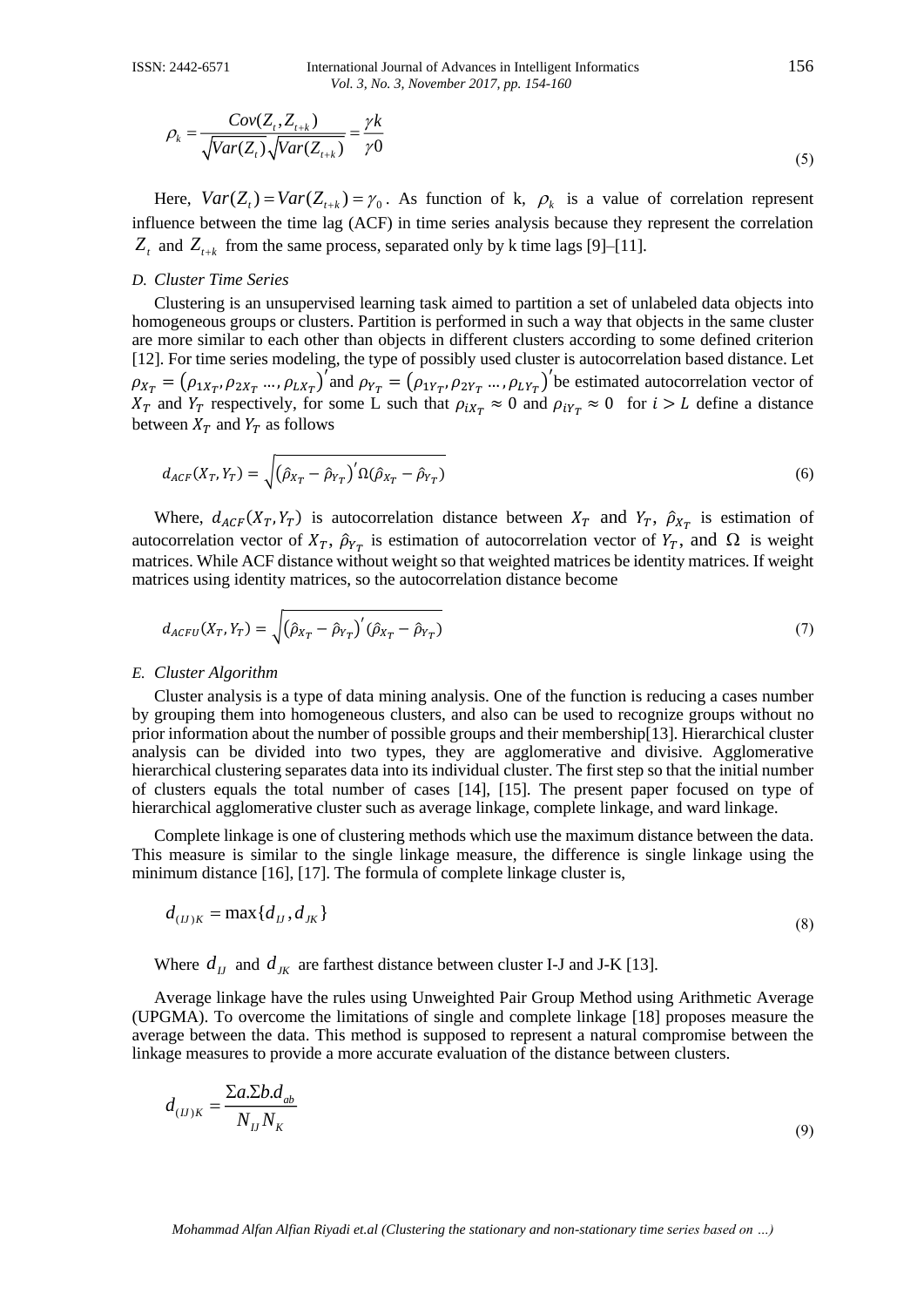Where  $d_{ab}$  is distance of object from cluster (IJ) to object b of cluster K,  $N_{IJ}$  is count of (IJ) cluster's item,  $N_K$  is count of (IJ) and K cluster's item.

Ward's method also called the incremental sum of squares method, uses the within cluster

(square) distances and the between-cluster (squared) distance. Formulas for Ward's distance is [19],  

$$
d_{(I,J)} = \sum_{i \in I \cup J} \left\| \vec{x}_i - \vec{m}_{I \cup J} \right\|^2 - \sum_{i \in J} \left\| \vec{x}_i - \vec{m}_I \right\|^2 - \sum_{i \in J} \left\| \vec{x}_i - \vec{m}_J \right\|^2
$$
(10)

$$
d_{(I,J)} = \frac{n_I n_J}{n_I + n_J} ||\vec{m}_I - \vec{m}_J||^2
$$
\n(11)

Non-hierarchical clustering techniques is one of method in clustering analysis which required to design number of group items before doing the clustering process [15]. On the other hand, K-means required to set the number of K before running the process. Afterwards, the algorithm allowed the objects to be clustered based on the nearest centroid. The centroid was calculated using the mean formula between the objects in each cluster. The procedure of k-means can be defined as:

- 1. Set the number of groups with k groups.
- 2. Process every object to choose one the closest distance to the centroid.
- 3. Use ACF distance to recalculate the mean of each cluster to be set as the new centroid.
- 4. Repeat Step 2 and 3 until no more reassignments for each objects.

#### *F. Datasets*

#### *1) Simulated Data*

The simulation study is conducted by generating 7 data models stationary and 7 data models nonstationary. The generated stationary and non-stationary models are presented on Table 1.

| <b>Stationary</b> | <b>Non Stationary</b> |
|-------------------|-----------------------|
| AR(1)             | ARIMA(1,1,0)          |
| AR(2)             | ARIMA(2,1,0)          |
| MA(1)             | ARIMA(0,1,1)          |
| MA(2)             | ARIMA(0,1,2)          |
| ARMA(1,1)         | ARIMA(1,1,1)          |
| ARMA(2,1)         | ARIMA(2,1,1)          |
| ARMA(2,2)         | ARIMA(2,1,2)          |

Table 1. Simulation models

Each time series model is generating by 10 different parameters with length of the data (t) is 150. At first, there will be 140 models dataset generation time series with each length (t) 150. Then the model that has been determined, repeated 10 times.

*2) Real Dataset*

Real data used in this research is the temperature data  $(C<sup>o</sup>)$  daily in 34 cities in Indonesia. The period is from January  $1<sup>st</sup>$  until June  $30<sup>th</sup>$ , 2016. The dataset is obtained from the website of Indonesian Agency for Meteorological Climatological and Geophysics (BMKG).

#### **III. Results and Discussion**

### *A. Simulated Data Process*

Each raised-simulated-data will be calculated based on the accuracy of cluster predetermined algorithm. This research simulate are four algorithms: Complete Linkage, Average Linkage, Ward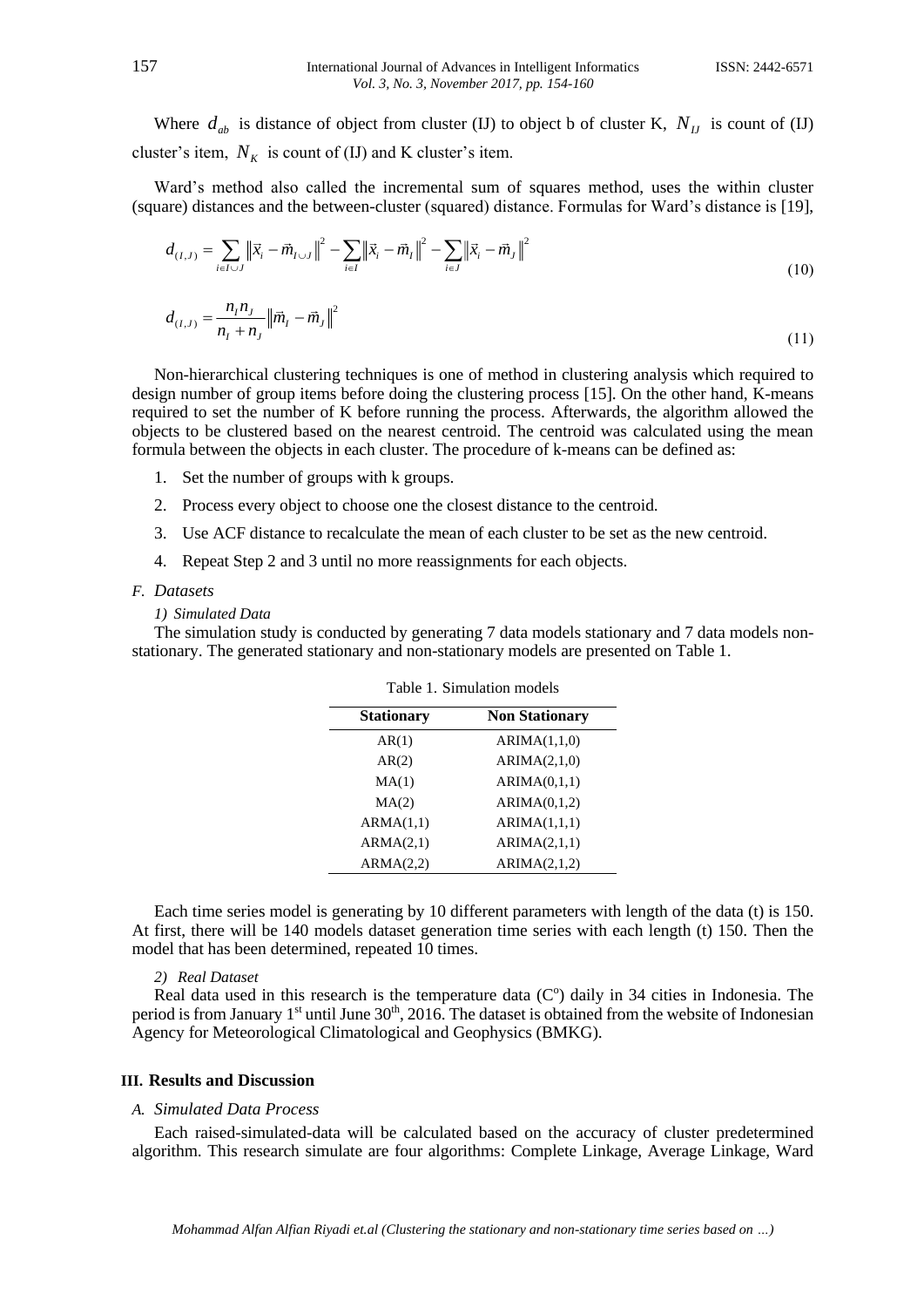Linkage, and K-Means. Weight matrices in this research is matrices identity, which is not a weight for each autocorrelation.

Table 2 shows the accuracy of each algorithms where the K-Means algorithm has higher accuracy than a hierarchical algorithm which is equal to 84.13286%. Therefore, K-Means algorithm is better to classify the stationary and non-stationary data than the other algorithms.

| <b>Simulations</b> | <b>Algorithm</b> |          |          |          |
|--------------------|------------------|----------|----------|----------|
|                    | Complete         | Average  | Ward     | K-Mean   |
|                    | 80.71429         | 81.42857 | 83.57143 | 82.85714 |
| 2                  | 70.71429         | 79.28571 | 78.57143 | 82.85714 |
| 3                  | 73.57143         | 73.57143 | 73.57143 | 83.57143 |
| $\overline{4}$     | 81.42857         | 82.14286 | 81.42857 | 85       |
| 5                  | 79.28571         | 80       | 82.14286 | 82.14286 |
| 6                  | 82.85714         | 84.28571 | 84.28571 | 82.85714 |
| 7                  | 87.85714         | 85       | 85       | 86.42857 |
| 8                  | 85.71429         | 85.71429 | 84.28571 | 85       |
| 9                  | 80               | 81.42857 | 80       | 84.28571 |
| 10                 | 79.28571         | 86.42857 | 85.71429 | 86.42857 |
| Average            | 80.14286         | 81.92857 | 81.85714 | 84.14286 |

Table 2. Result Accuracy Simulation Study Overall (%)

#### *B. Real Dataset Process*

In real dataset, to identify data characteristics was done by analyzing time series plot and autocorrelation function plots. Fig. 1 and 2 show a time series plot and ACF's plot of stationary and non-stationary data of some cities in Indonesia. Fig. 1(a) and 1(b) present the temperature in Serang city, one of the observed examples city. It has stationary trend because the time series plot does not indicate graphic trend and the plot autocorrelation is not decrease gradually. Fig. 2(a) and 2(b) show the temperature in another city, Medan. It is recognized as s non-stationary trend because it has deterministic trend which indicated by constant trend and the plot autocorrelation has a slow steady change.



Fig. 1. Time Series plot and ACF plot for stationary data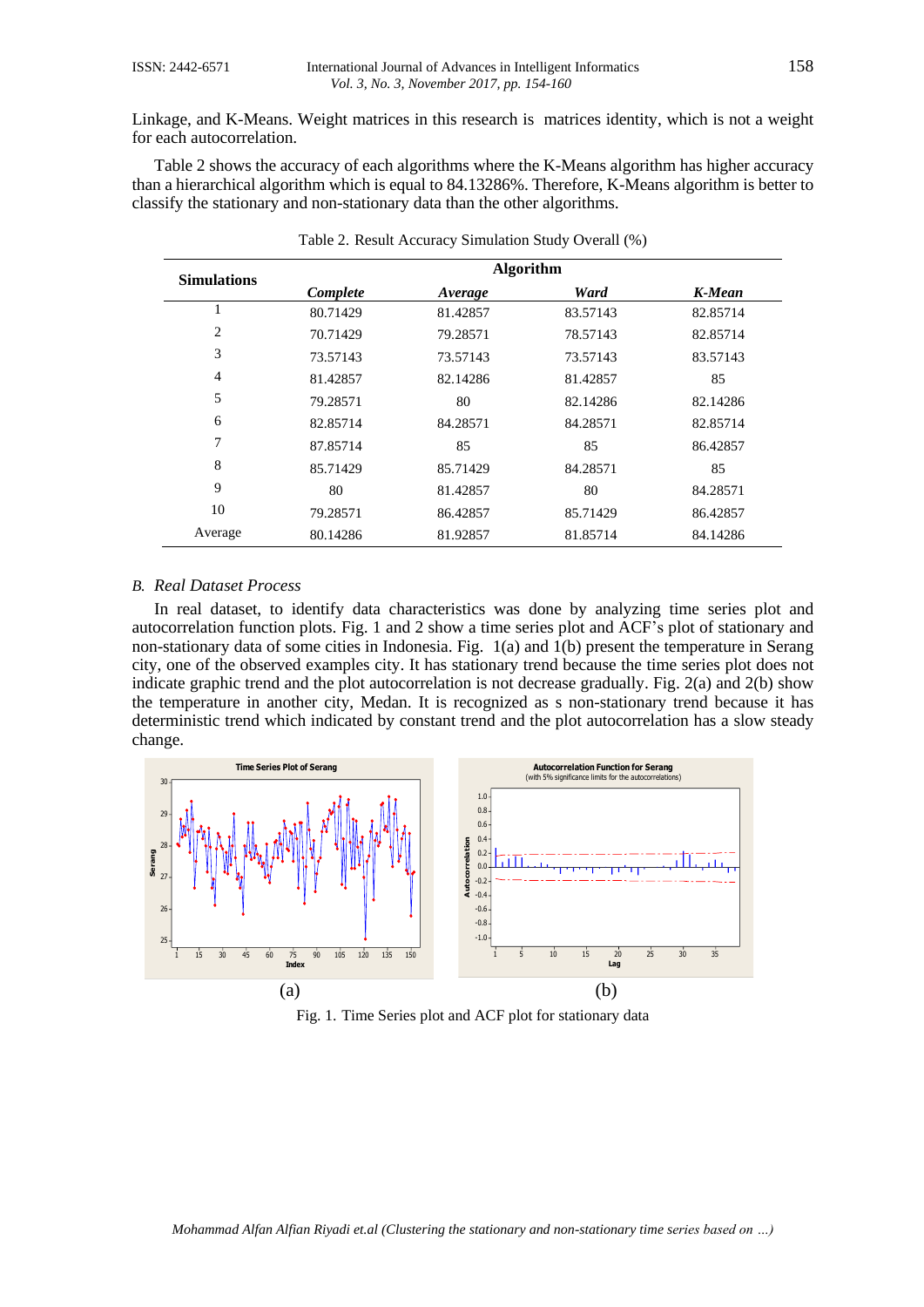

Fig. 2.Time series plot and ACF plot for non-stationary data

Based on the identification of times series data models, there were classified that 11-time series data were non-stationary and 23-time series data identified as stationery (Table 3).

| Table 3. Type Time Series |       |  |
|---------------------------|-------|--|
| <b>Type Data</b>          | Count |  |
| Non Stationary            | 11    |  |
| Stationary                | 23    |  |

Table 4 shows the accuracy results of each algorithm which is identified that K-Means algorithm has the highest accuracy for distinguishing stationary and non-stationary data with accuracy 85.29412 %. The other three hierarchical algorithms have the same accuracy, 82.35294 %.

| <b>Algorithm</b> | Accuracy $(\% )$ |
|------------------|------------------|
| Average          | 82.35294         |
| Complete         | 82.35294         |
| Ward             | 82.35294         |
| K-Means          | 85.29412         |

Table 4. Result Accuracy of Real Dataset

# **IV. Conclusion**

This research focuses on data simulation and uses clustering method to generate the data. There were seven models to build data simulation for each stationary and non-stationary data. The best models was applied to be used in real case dataset and compared the result based on accuracy. Then time series model was generated by ten different parameters with 150 periods. The real data used in this research were daily temperature data in 34 cities in Indonesia**.** The experiment on simulated data and real dataset shown that the K-Means algorithm has the highest accuracy in both data models, stationary and non-stationary data, with accuracy 84.13286% in simulated data and 85.29412% real dataset. Thus, it can be concluded that K-Means is the best algorithm for classifying stationary and non-stationary time series data.

# **Acknowledgment**

We would like to thanks to Institut Teknologi Bandung and Institut Teknologi Sepuluh Nopember for financial support.

#### **References**

[1] A.-H. Homaie-Shandizi, V. P. Nia, M. Gamache, and B. Agard, "Flight deck crew reserve: From data to forecasting," *Eng. Appl. Artif. Intell.*, vol. 50, pp. 106–114, Apr. 2016.